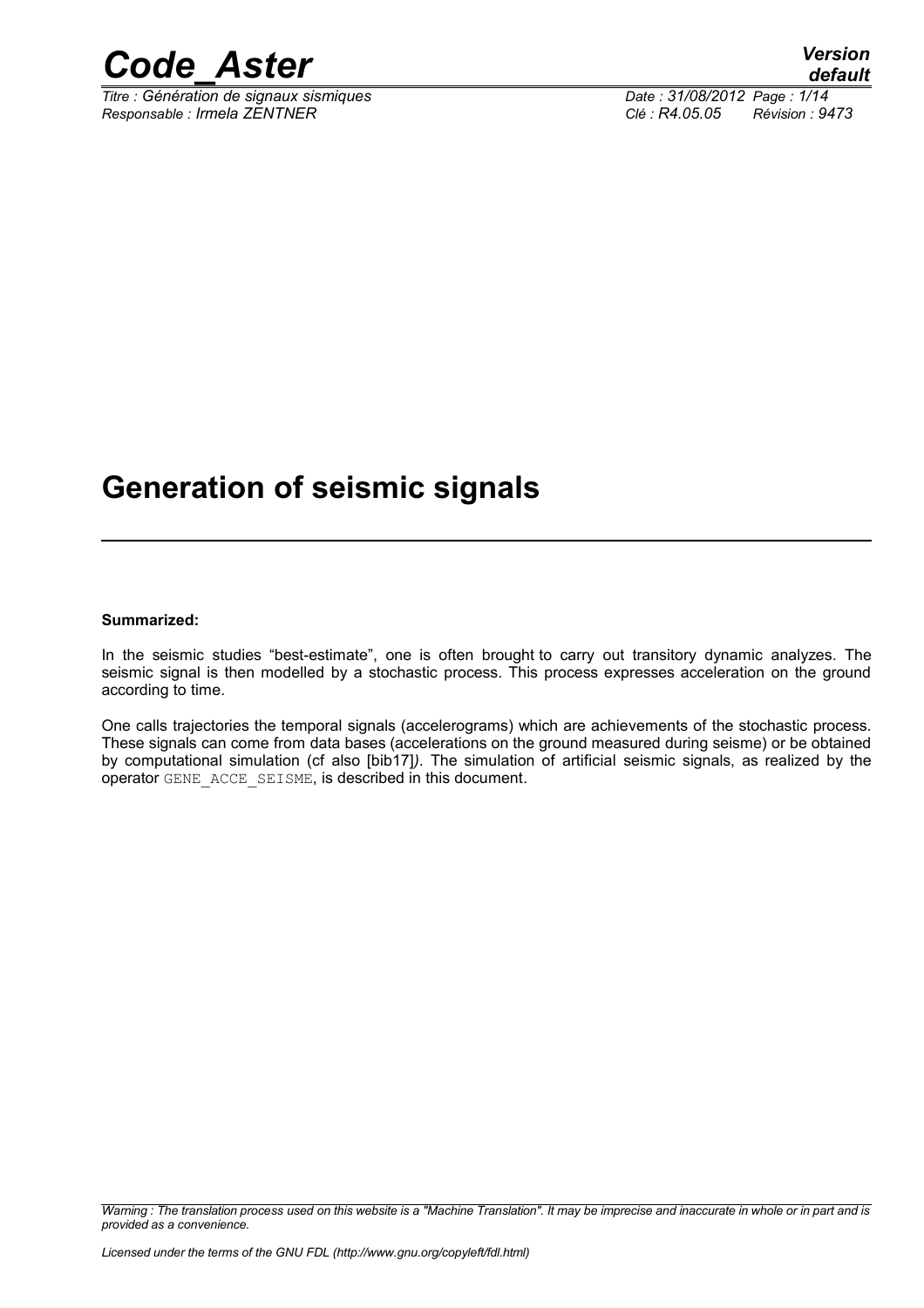*Responsable : Irmela ZENTNER Clé : R4.05.05 Révision : 9473*

*Titre : Génération de signaux sismiques Date : 31/08/2012 Page : 2/14*

*default*

### **Contents**

*Warning : The translation process used on this website is a "Machine Translation". It may be imprecise and inaccurate in whole or in part and is provided as a convenience.*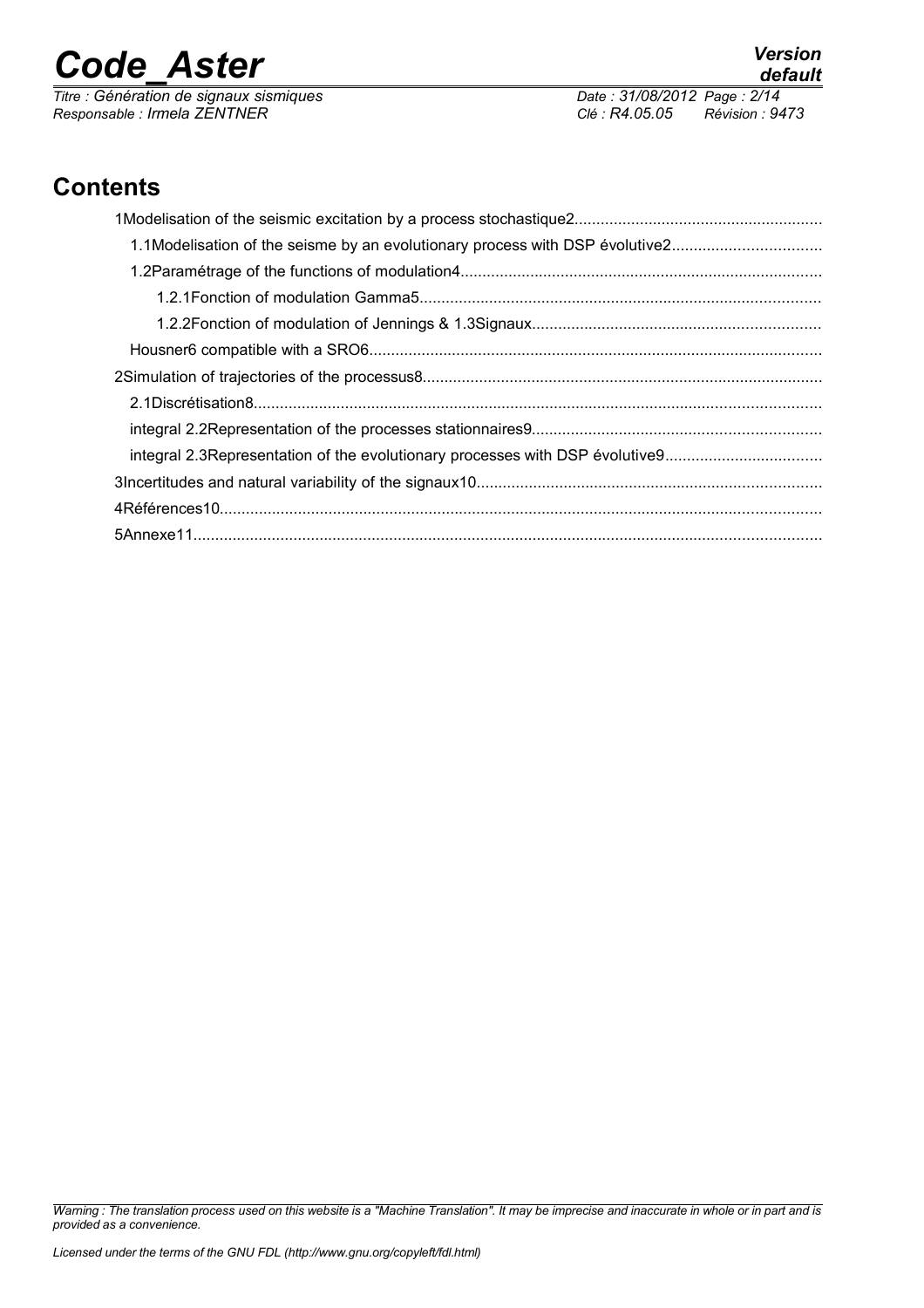*Titre : Génération de signaux sismiques Date : 31/08/2012 Page : 3/14 Responsable : Irmela ZENTNER Clé : R4.05.05 Révision : 9473*

#### **1 Modelization of the seismic excitation by a stochastic process**

the gaussian stochastic processes are entirely characterized by their power spectral density (DSP). If the process is steady, then one can very easily simulate trajectories using the theorem of spectral representation as described in the §2. This theorem also applies to the nonsteady gaussian processes under the condition which the process can be expressed in the form of a DSP evolutionary with low oscillation (i.e. the properties change slowly with time).

In a simplified seismic analysis, one models only the strong phase of the seismic signal. This last is then supposed to be steady during this period. It is in particular the case in the frame of the linear seismic analyses by modal combination (CQC, SRSS).

Nevertheless, of the studies and statistical analyzes showed that the seismic signal is nonsteady in amplitude and frequential contents. As for the frequential contents, its evolution can be estimated from natural signals. In most of the time one observes a decrease of the center frequency with time [bib9]. This fall of the center frequency of the seismic excitation can go hand in hand with the fall of the eigenfrequencies of structure subjected to the seisme. This coincidence can have worsening effects which it is advisable to take into account in the nonlinear modelizations of structures.

#### **1.1 Modelization of the seisme by an evolutionary process with DSP evolutionary**

One models seismic motion by achievements of a centered gaussian process described by its evolutionary power spectral density [bib8]:

$$
S_X(\omega, t) = q(t) S_Y(\omega, t) q(t) \in \mathbb{R}
$$
 (1)

where  $S_Y(\omega,t)$  is the nonseparable part of the spectral concentration which models the evolution of the frequential contents of the seismic signal in the course of time. The function  $q(t)$  east is a deterministic function of modulation which determines the amplitude of the signal (for example the function of modulation of Jennings & Housner [bib4] or the function Gamma). If one has  $\ S_Y(\omega, t){\equiv}S_Y(\omega)$  , i.e. the DSP does not depend on time, *Y* is a steady process and  $X(t)=q(t)Y(t)$ ,  $t\in T$  a quasi steady process whose only amplitude varies with time. One speaks then about separable DSP:  $S_X(\omega, t) {=} q^2(t) S_Y(\omega)$  .

The model established in *Code\_Aster* the DSP of Kanai-Tajimi [ bib13] leans on which expresses a filtered white vibration and models seismic acceleration in free field. The two parameters of the original model of Kanai-Tajimi are thus the own pulsation of the filter as well as the damping of this last. This model knew evolutions since, in particular with regard to the filtering of the contents low frequencies [bib2] and the introduction of the evolution of the frequential contents of the seismic signals (*Ahmadi & Fan* [bib1]*)*. The filtering of the low frequencies makes it possible to obtain signals in acceleration which can be integrated without drifts in displacement and of velocity (it is so necessary to resort to the "baseline correction" of the constants of integration must be eliminated). Lastly, a function of modulation is applied in order to obtain the variation of the amplitude. The modelization retained is summarized in what follows:

- The process *Y* is characterized by the DSP of Kanai-Tajimi (KT): this DSP models the response in absolute acceleration of a mass subjected to an excitation by white vibration (seismic motion with the rock). In other words, the DSP of Kanai-Tajimi describes a white vibration filtered by an oscillator of pulsation clean  $\left.w_0\right.$  and reduced damping  $\left.\xi_0\right.$
- The fundamental pulsation  $\omega_0$  of the DSP of KT evolutionary is a function of time:

*Warning : The translation process used on this website is a "Machine Translation". It may be imprecise and inaccurate in whole or in part and is provided as a convenience.*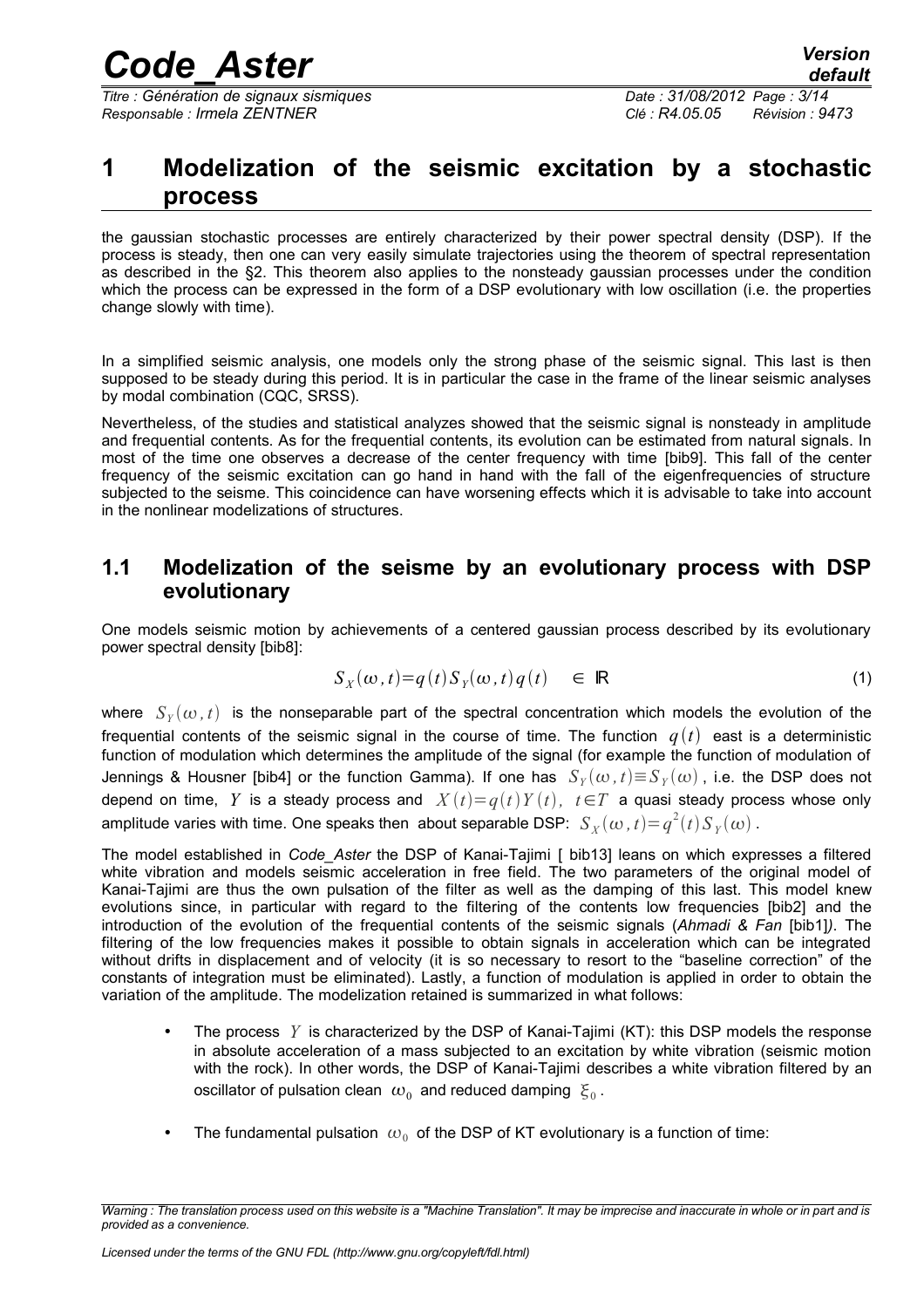*Titre : Génération de signaux sismiques Date : 31/08/2012 Page : 4/14 Responsable : Irmela ZENTNER Clé : R4.05.05 Révision : 9473*

*default*

$$
S_{KT}(\omega, t) = \frac{(\omega_0^4 + 4 \xi_0^2 \omega_0(t)^2 \omega^2)}{((\omega_0(t)^2 - \omega^2)^2 + 4 \xi_0^2 \omega_0(t)^2 \omega^2)} S_0
$$

One supposes a linear evolution of the own pulsation compared to time during the strong phase of the seisme:

$$
\omega_0(t) = \begin{cases} \omega_1 & \text{si } t < t_1 \\ \omega_1 - \omega'(t - t_1) & \text{si } t_1 < t < t_2 \\ \omega_2 & \text{si } t > t_2 \end{cases}
$$

where  $t_1$  and  $t_2$  the beginning and the end of the strong phase indicate respectively (cf §1.2 for a definition of these quantities). For  $|t \leq t_1|$  the own pulsation is supposed to be constant is equal to  $|\omega_1|$ .

For  $t > t_2$  , the own pulsation is supposed to be constant is equal to  $\omega_2 = \omega_1 - \omega'(t_2 - t_1)$  . The user must take care that the own pulsation given by this relation remains positive in the course of time.

Filtering of the DSP of KT by a clean filter of pulsation  $\omega_f=0.5\pi$  rad /*s* and a reduced damping  $\xi_f=1.0$  according to Clough & Penzien (CP). This filtering makes it possible to very remove the contents in low frequencies which lead to non-zero drifts (displacements and non-zero velocities at the end of the seisme). The seismologists speak on this subject about "Frequency Corner", namely the minimal frequency below which the spectrum must tend towards 0. This leads us to the DSP corrected  $S_{CP}(\omega)$  :

$$
S_{\text{CP}}(\omega, t) = |h(\omega)|^2 S_{\text{KT}}(\omega, t)
$$
, where the filter is written  $h(\omega) = \frac{\omega^2}{(\omega_f^2 - \omega^2 + 2 \xi_f \omega_f \omega)}$ 

One proposes two functions of temporal modulation of the amplitude  $q(t)$ : the function gamma and the function of Jennings & Housner [bib4]. The function gamma is written:

$$
q(t) = \alpha_1 t^{(\alpha_2 - 1)} \exp(-\alpha_3 t)
$$

The parameters  $\alpha_2$  and  $\alpha_3$  respectively describe the form and the period of the strong phase of the signal. The parameter  $\alpha_1^+$  determines the energy of the signal and can be given from the data of the intensity of Arias. The function of Jennings & Housner [bib4] is written:

$$
q(t) = \begin{vmatrix} t/t_1 & si & 0 \le t < t_1 \\ 1 & si & t_1 \le t \le t_2 \\ exp(-\alpha(t-t_2)^{\beta}) & si & t_2 < t \le T \end{vmatrix}
$$

The parameters  $\,\alpha\,$  and  $\,\beta\,$  determine the pace of the slope afterwards  $\,t_{\,2}^{}$  .

Figure 1 shows the DSP of Kanai-Tajimi filtered (DSP of Clough & Penzien) for a given eigenfrequency. For regular functions of DSP, the eigenfrequency of the filter is close to the fundamental frequency of the DSP. In figure 1, one also visualizes the bandwidth of the DSP, noted  $\delta$ . The bandwidth of the DSP is related to the damping of the filter as clarified in the §1.4.

**Note:**

*A model very similar to that described above is proposed in the reference* (Rezaeian & Der Kiureghian, [bib9, biberon10]) *. The difference between the two approaches lies mainly in the writing of the problem in the time field by* Rezaeian & Der Kiureghian *and not in the field of the frequencies through the spectral concentration as proposed here. However, the writing in the time*

*Warning : The translation process used on this website is a "Machine Translation". It may be imprecise and inaccurate in whole or in part and is provided as a convenience.*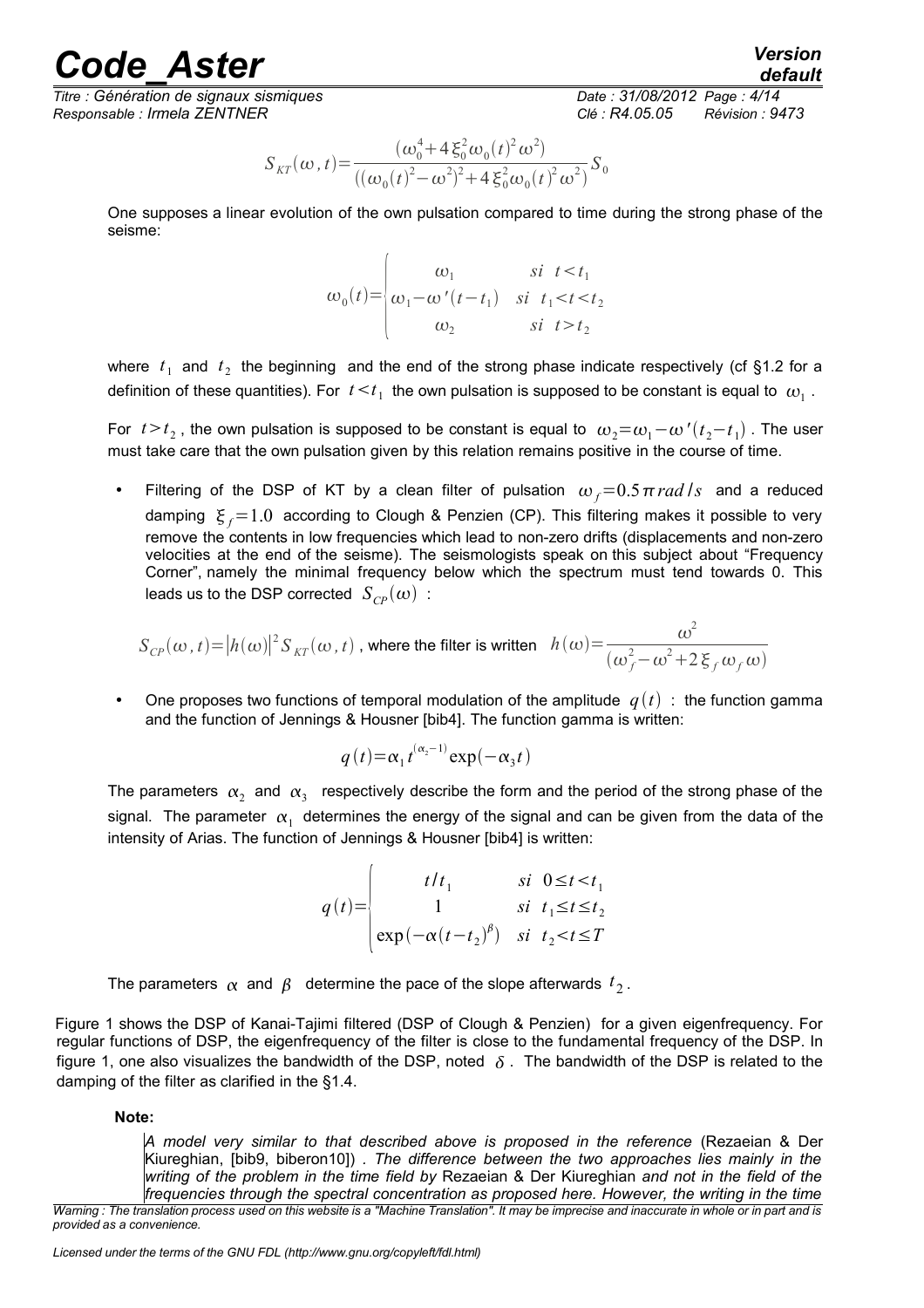*Titre : Génération de signaux sismiques Date : 31/08/2012 Page : 5/14 Responsable : Irmela ZENTNER Clé : R4.05.05 Révision : 9473*

*field has a certain number of disadvantages, like the need for evaluating the convolution integral and for working with the process of Wiener (white vibration) which is not a process of the second order. The formulation of the problem by a filtered white vibration described by its DSP evolutionary as proposed here is, on the other hand, very easy and numerically much more effective.*



**Figure 1. DSP of Kanai-Tajimi after filtering of the low frequencies according to Clough & Penzien [bib2].**



**Appear 1b. Illustration of an evolution of the frequential contents of a signal without modulation (DSP** of Clough & Penzien evolutionary with  $\xi_0=0.2$  ).

#### **1.2 Parameter setting of the functions of modulation**

the parameters which characterize the function of modulation are the period of strong phase  $T_{SM}$ , the time of the beginning of the strong phase  $\,$   $\,t_{\rm ini} \,$  and the intensity of Arias  $\,$   $\,I_{\,a}$  .

*Warning : The translation process used on this website is a "Machine Translation". It may be imprecise and inaccurate in whole or in part and is provided as a convenience.*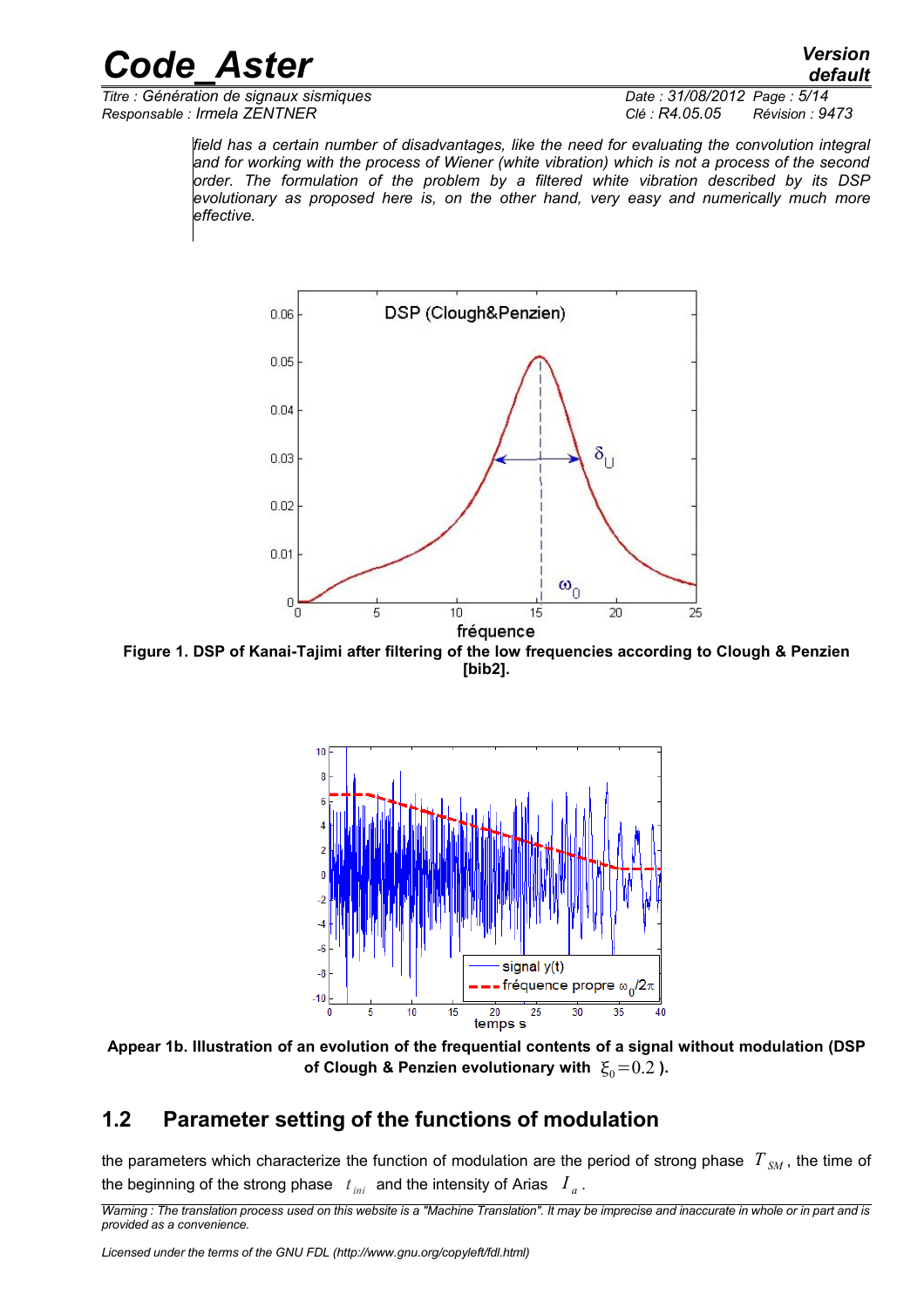*Titre : Génération de signaux sismiques Date : 31/08/2012 Page : 6/14 Responsable : Irmela ZENTNER Clé : R4.05.05 Révision : 9473*

The average intensity of Arias  $\bar{I}_a$  of a process  $Y(t)$ ∈ℝ modulated by a function  $q(t)$  , described by the equation (1), is expressed like:

$$
\bar{I}_a = \mathbf{E} \left( \frac{\pi}{2g} \int_0^\infty X^2(t) dt \right) = \frac{\pi}{2g} \int_0^\infty q^2(t) \mathbf{E} (Y^2(t)) dt
$$

knowing that  $X(t)=q(t)Y(t)$ . The operator  $E$  in the statement above indicates the expectation and  $g\!=\!9.81\mathrm{m/s}^2$  . If one standardizes the process  $\;Y(t)\;$  of kind so that  $\;\sigma_{\scriptscriptstyle{Y}}(t)\!=\!1$  , one can write:

$$
\bar{I}_a = \frac{\pi}{2g} \int_0^\infty q^2(t) dt
$$
 (2)

In practice integration is done until the time of end  $|T|_f$  of the seismic signals. The period of the average strong phase  $\bar{T}_{SM}$  is defined from the intensity of Arias which expresses energy contained in the seismic signal. Thus,  $\bar{T}_{SM}$  is defined like the period of time between the time of time  $t_{0.05}$  and  $t_{0.95}$  where respectively 5% and 95% of the intensity of Arias are carried out. Time  $t_{0.05}$  indicates the beginning of the average strong phase consequently  $\bar{t}_{ini}$ , such as:

$$
\bar{t}_{ini}: \ \frac{\pi}{2 g \bar{I}_a} \int_0^{t_{ini}} q^2(t) dt = 0.05
$$

and  $\bar{t}_{\hspace{1mm} ini} + \bar{T}_{\hspace{1mm} SM}$  end of the strong phase:

$$
\bar{t}_{ini} + \bar{T}_{SM} : \frac{\pi}{2 g \bar{I}_a} \int_0^{\bar{t}_{ini} + \bar{T}_{SM}} q^2(t) dt = 0.95
$$

Being given the period of the strong phase, the average intensity of Arias  $\bar{I}_a$  makes it possible to determine the standard deviation of the process *X* .

For the parameter setting of the functions of modulation, one supposes given the averages of these three parameters: period of average strong phase  $T_{SM}$ , time of the beginning of the average strong phase  $t_{ini}$ and the average intensity of Arias  $\bar{\bar{I}}_a$ .

In addition, standardized processes  $X(t)$  are considered so that the standard deviation is unit at every moment of time.

The amplitude of the signals to be generated is determined by the data of the intensity of Arias (energy), the standard deviation  $\sigma_X^+$  over the period of the strong phase or the median maximum  $|a_m^+|$  over the period of the strong phase.

In practice, the median maximum *a<sup>m</sup>* is associated with the data of the PGA (Peak Ground Acceleration). Thus, if the PGA is given, then it is considered that this one corresponds to the median of maximum  $a_m$ =  $M$ édiane $(max_{t\in T}(|X(t)|))$  of the trajectories of the process (during the strong phase  $T|_{SM}$  ). This enables us to determine the standard deviation  $\sigma_{\scriptscriptstyle X}$  corresponding to this maximum using the factor of peak  $\eta_{T_{\scriptscriptstyle SM}}$  :

$$
a_m \approx \eta_{T_{SM}} \sigma_X
$$

The factor of peak is given by the formula

$$
\eta_{T_{\textit{SM}},\,p}^{2}\!=\!2\ln(2N_{\eta}[1\!-\!\exp{(-\delta^{1.2}\sqrt{\pi\ln(2N_{\eta})})}])
$$

where  $\left. N_{_{\eta}}\!=\!1,\!4427T_{_{SM}}\mathcal{v}_0^+$  . The variables  $\left. \mathcal{v}_0^+\right.$  (center frequency) and  $\,\delta\,$  (bandwidth) are calculated as from the moments of the DSP according to the equations  $(7)$  and  $(8)$  of the  $§1.3$ .

*Warning : The translation process used on this website is a "Machine Translation". It may be imprecise and inaccurate in whole or in part and is provided as a convenience.*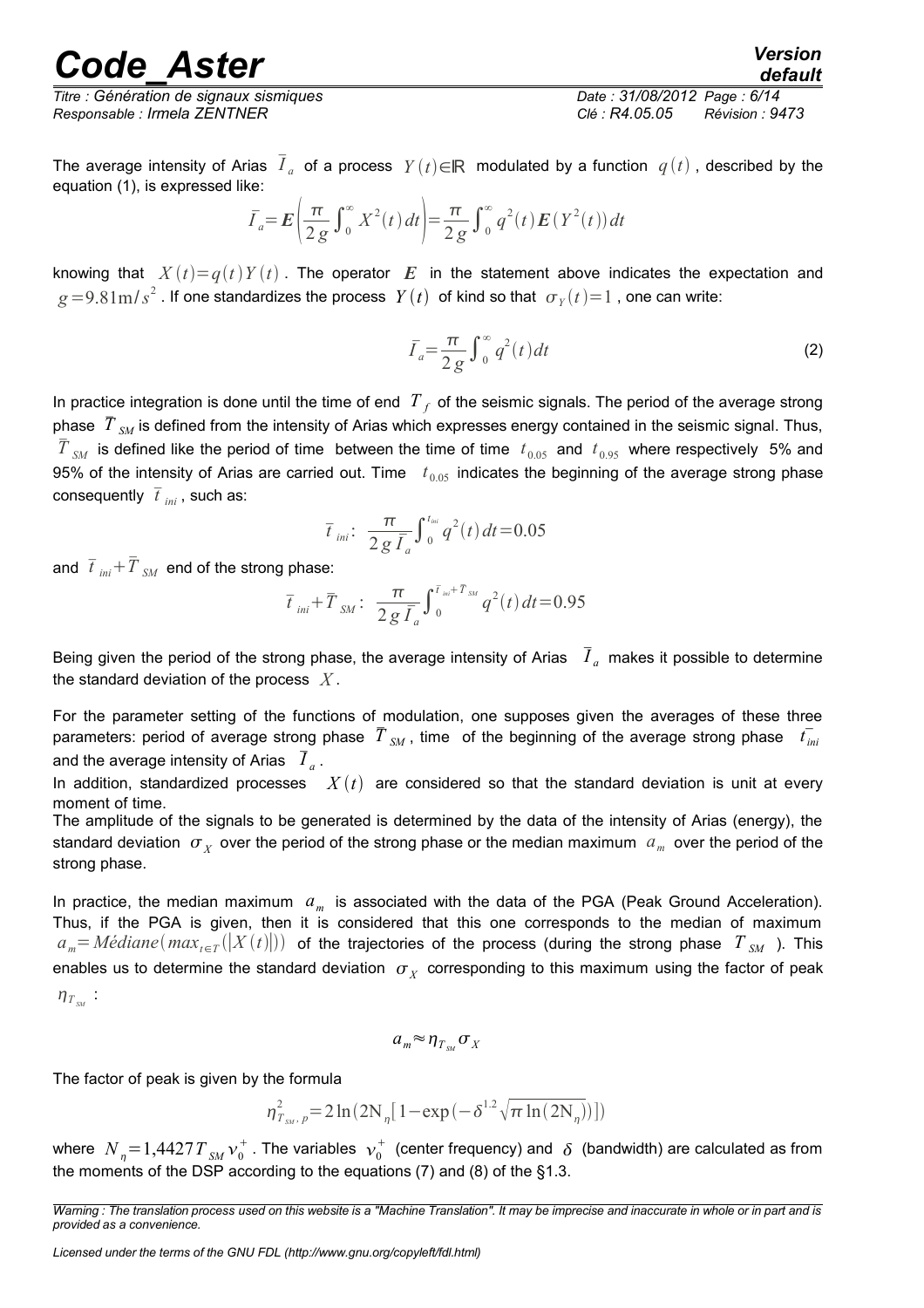*<i>Titre : Génération de signaux sismiques Responsable : Irmela ZENTNER Clé : R4.05.05 Révision : 9473*

#### **Note:**

*The parameters of the functions of modulation given from the phase the strong average and average intensity of Arias, like are described above. The strong, maximum phases (PGA) and intensities of Arias of the seismic signals generated with this modelization will consequently display a certain variability around the averages.*

#### **1.2.1 Function of modulation Gamma**

One identifies, by least squares, the parameters  $\alpha_2$  and  $\alpha_3$  such as time  $\bar{t}_1$  corresponds to the beginning of the strong phase and  $\bar{t}$   $_{ini}$  +  $\bar{T}$   $_{SM}$  the strong phase. The parameter  $\,\alpha_1^{}$  is a constant of standardization which is selected such as the equation (2) is checked if the intensity of Arias is given like parameter of entry. If a standard deviation or the median maximum is given, one standardizes the function Gamma of kind so that

energy during the strong phase corresponds to the energy of a constant unit modulation:  $\int_{t_1}^{t_2}q\left(t\right)^2dt$   $=$   $\bar{T}$   $_{SM}$  .



**Figure 2. Function of modulation Gamma for tini=0.5s and TSM=10s, Ia=0.5.**

#### **1.2.2 Function of modulation of Jennings & Housner**

time  $|t_1|$  is taken equal to  $|\overline{t}|_{\rm ini}$  whereas the period of the strong phase gives the time  $|t_2|$  which corresponds to the end you plate. One associates here the length of the plate with the period of the strong phase  $\bar{T}_{SM}$ . It should nevertheless be stressed that the length of the plate of the function of Jennings & Housner does not correspond in general (exactly) to the notion of period of above definite strong phase from the intensity of Arias.

The parameters  $\alpha$  and  $\beta$  of the model of Jennings & Housner are additional parameters which determine the pace of the function of modulation beyond the strong phase. They are with being informed by the user. The function is then multiplied by a constant in order to respect the average intensity of Arias  $\vec{I}_a$ , a standard deviation or the median maximum.

*Warning : The translation process used on this website is a "Machine Translation". It may be imprecise and inaccurate in whole or in part and is provided as a convenience.*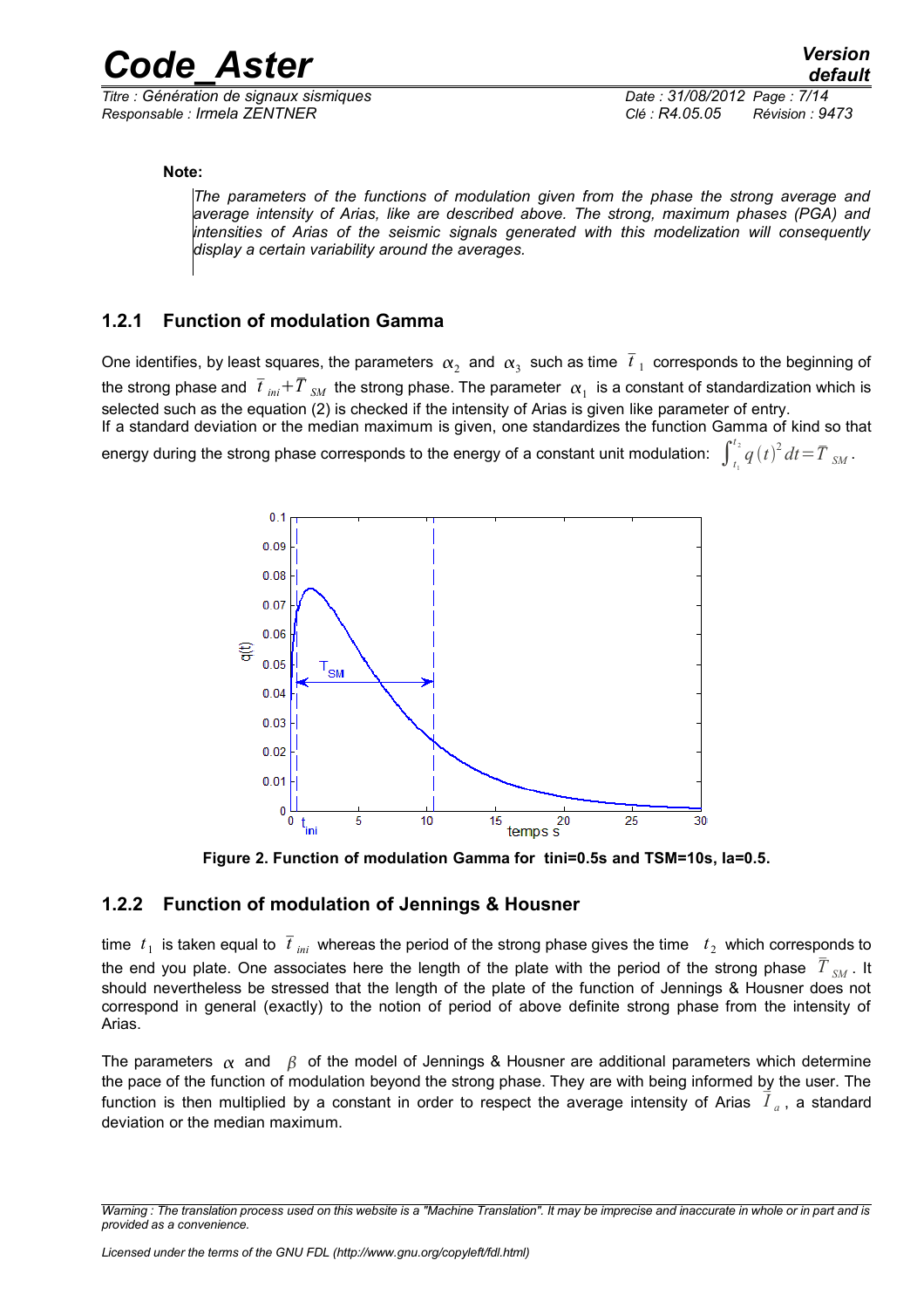*Titre : Génération de signaux sismiques Date : 31/08/2012 Page : 8/14 Responsable : Irmela ZENTNER Clé : R4.05.05 Révision : 9473*



**Figure 3. Example of function of temporal modulation of Jennings & Housner for** *t ini*=0.5s and  $T_{\text{SM}} = 10s$ .

#### **1.3 Signals compatible with a SRO**

If the seisme is modelled by a gaussian steady process during phase strong *TSM,* it is possible to establish a relation (approximate) between the spectral concentration  $\ S_Y(\omega)$  of the process and its response sprectrum of oscillator (SRO)  $\ S_a(\omega,\xi)$  . This last indeed often is given by the seismologists or prescribed by codes and regulations.

The problem of the first transition makes it possible to bind the SRO (for a given  $\omega_n$  pulsation and  $\xi_0$  a reduced damping) to the standard deviation of the process via the factor of peak  $\eta$ :

$$
S_a(\omega_n, \xi_0) \approx \omega_n^2 \eta_{T_{\text{SM}},p} \sigma_n \tag{3}
$$

where  $\sigma_n^{\parallel}$  is the standard deviation of the process response

$$
\sigma_n^2 = \int |h_{\omega_n, \xi_0}(\omega)|^2 S_Y(\omega) d\omega
$$

and:

$$
h_{\omega_n,\xi_0}(\omega) = \frac{1}{\omega_n^2 - \omega^2 + 2 \xi_0 \omega_n \omega}
$$

is the transfer transfer function (filter) of own pulsation  $\omega_{_n}$  and reduced damping  $\vert \xi_{_0}$  . The factor of peak makes it possible to estimate *the p-fractiles* of the distribution of maximum of a gaussian process from the standard deviation. The factor of peak, due to Vanmarcke [bib16], is written:

$$
\eta_{T_{SM},p}^2 = 2\ln(2N_{\eta}[1 - \exp(-\delta^{1.2}\sqrt{\pi \ln(2N_{\eta})})])\,. \tag{4}
$$

In this statement,  $\delta$  is the bandwidth of the process (cf Figure 1) and the

$$
N_{\eta} = \frac{T_{SM}}{2\,\pi} \sqrt{\frac{\lambda_2}{\lambda_0}} (-\ln p)^{-1}
$$

*Warning : The translation process used on this website is a "Machine Translation". It may be imprecise and inaccurate in whole or in part and is provided as a convenience.*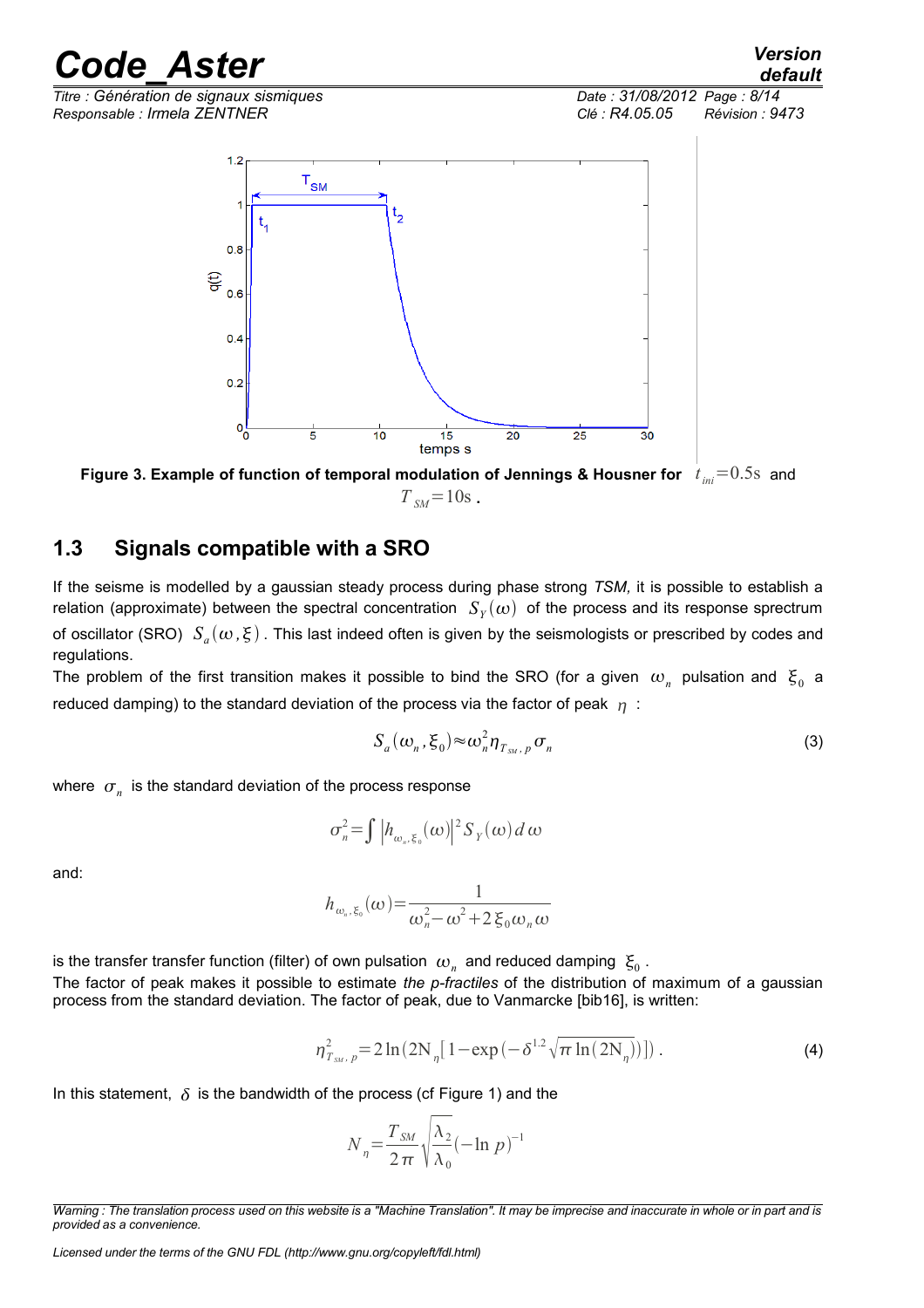*Titre : Génération de signaux sismiques Date : 31/08/2012 Page : 9/14 Responsable : Irmela ZENTNER Clé : R4.05.05 Révision : 9473*

 $\lambda_i^+$  are the spectral moments of the DSP of the process response:

$$
\lambda_i = \int_{-\infty}^{+\infty} |\omega|^i |h_{\omega_n, \xi_0}(\omega)|^2 S_Y(\omega) d\omega , \qquad (5)
$$

with in particular  $\;\sqrt[\lambda_0\;]}$  the standard deviation of the process. In order to determine the DSP compatible with the SRO, it is necessary to reverse the statement (3). One can show that one has, at first approximation for an excitation by white vibration (  $\,S_Y(\omega)\!=\!const\,$  ) and for a filter with eigenfrequency  $\,\omega_n\,$  :

$$
\lambda_0 = \int_{-\infty}^{+\infty} \left| h_{\omega_n, \xi_0}(\omega) \right|^2 S_Y(\omega) d\omega \approx S_Y(\omega_n) \int_{-\infty}^{+\infty} \left| h_{\omega_n, \xi_0}(\omega) \right|^2 d\omega = \frac{\pi S_Y(\omega_n)}{2 \xi \omega_n^3}
$$

This formula was improved thereafter by Vanmarcke [bib15, bib16] to take account of the contribution of  $S_Y(\omega)$  in the range of pulsations  $\left[-\omega_n,\omega_n\right]$  where  $h_{\omega_n}(\omega) {\approx} 1/\omega_n^2$  :

$$
\lambda_0 \approx \frac{\pi S_Y(\omega_n)}{2 \xi \omega_n^3} + \frac{2}{\omega_n^4} \int_0^{\omega_n} S_Y(\omega_n) d\omega - \frac{2}{\omega_n^3} S_Y(\omega_n)
$$

This leads us to the formula of Vanmarcke to evaluate a DSP  $\ G^S(\omega)$  from a SRO  $\ S_a(\omega,\xi)$  (for a given  $\xi_0$  damping):

$$
G^{S}(\omega_{n}) = \frac{1}{\omega_{n}(\frac{\pi}{2\xi_{0}}-2)} \left[ \frac{S_{a}^{2}(\omega_{n},\xi_{0})}{\eta_{T_{\text{SM}},p}^{2}} - 2 \int_{0}^{\omega_{n}} G^{S}(\omega) d\omega \right], \quad \omega_{n} > 0
$$
\n(6)

under condition that these two functions are sufficiently smooth. The original formula of Vanmarcke was then used in more or less close forms by many authors [bib7, biberon3]. It is established in its original version (equation (6)) in INFO\_FONCTION. This DSP makes it possible to generate trajectories of the steady or quasi steady process (variation of the amplitude by multiplication by a function of modulation) by calling upon operator GENE\_FONC\_ALEA (cf §1.2).

Alternatively, one can estimate the parameters of the DSP of Kanai-Tajimi, namely the eigenfrequency  $\omega_0$ and reduced damping  $\vert \xi_{0}$  , as from the moments of the DSP compatible with the spectrum:

$$
\lambda_i = \int_{-\infty}^{+\infty} |\omega|^i G^S(\omega) d\omega
$$

The standard deviation of the process is given by the moment of order 0::  $\sigma^2{=}\lambda_0{=}\int_{-\infty}^{+\infty}G^S(\omega)d\,\omega$  . Then, it is necessary to identify the parameter  $\,\omega_{_0}\,$  and  $\,\,\xi_{_0}\,$  so that the moments of order 1 and 2 of the DSP of Kanai-Tajimi and DSP  $\ G^S(\omega)$  , compatible with the SRO, are close or coincide. This makes it possible to build a nonsteady model of seisme (nonsteady in amplitude and frequential contents) by introducing the evolution of the center frequency.

In practice, it is advisable to identify  $\omega_0$  and  $|\xi_0|$  such as the center frequency  $\ket{\nu_0^+}$  and the bandwidth  $|\delta|$  of the DSP coincide. The center frequency, namely the frequency where the energy of the process is concentrated, can be calculated by the classic formulates of Rice:

*Warning : The translation process used on this website is a "Machine Translation". It may be imprecise and inaccurate in whole or in part and is provided as a convenience.*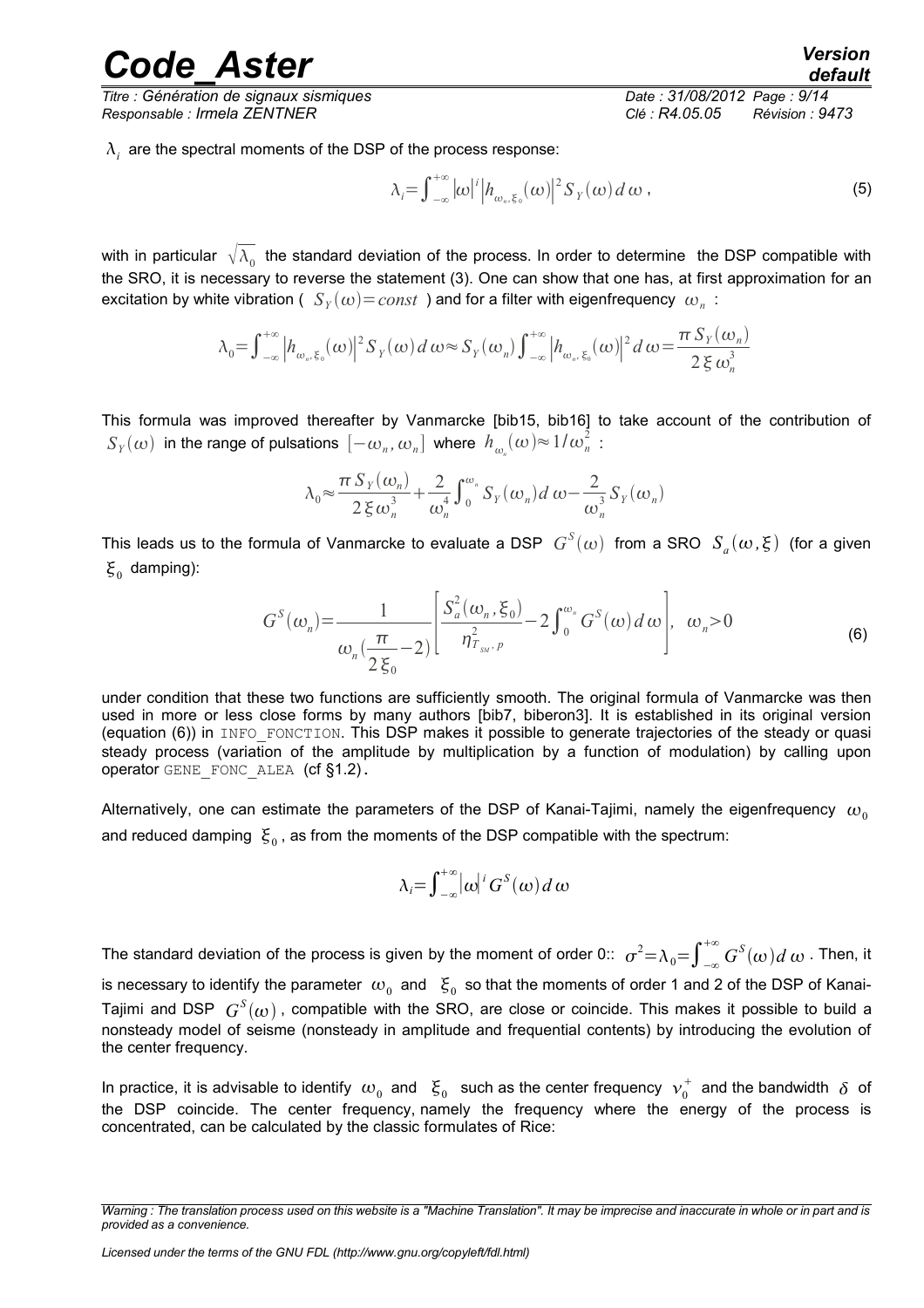*default*

*Responsable : Irmela ZENTNER Clé : R4.05.05 Révision : 9473*

*Titre : Génération de signaux sismiques Date : 31/08/2012 Page : 10/14*

$$
\nu_0^+ = \frac{1}{2\pi} \sqrt{\frac{\lambda_2}{\lambda_0}} \,,\tag{7}
$$

This value corresponds to the rate of transitions by zero with positive slope. It can also be given from an accelerogram by counting of transitions positive by zero. The bandwidth  $\delta$  of the DSP is expressed as follows [bib15] :

$$
\delta = \sqrt{\left(1 - \frac{\lambda_1^2}{\lambda_0 \lambda_2}\right)} \,,\tag{8}
$$

These two parameters are illustrated on figure 1. They can be calculated using POST\_DYNA\_ALEA and make it possible to estimate the parameters of the DSP of Kanai-Tajimi, namely the own pulsation  $\omega_{_0}$  and reduced damping  $\xi_0$ .

For the response in displacement of an oscillator with a white vibration, one knows analytical statements of the parameters  $\omega_0$  and  $\xi_0$  according to the moments and thus of the center frequency and bandwidth. These statements also apply to the DSP of Kanai-Tajimi, if damping is weak. The DSP of Kanai-Tajimi corresponds indeed to the response in acceleration (absolute) of an oscillator subjected to a white vibration and not the response in displacement.

Thus, if damping is weak, the eigenfrequency of the DSP of Kanai-Tajimi can be taken equal to the center frequency. But the approximation is not in general step very good. Studies showed that a better approximation can be obtained by taking the frequency corresponding to the center of gravity of the positive part of the DSP.

The bandwidth is expressed according to reduced damping  $\xi$ , always for the response of an oscillator with a white vibration, by the formula [bib15]:

$$
\delta = \sqrt{1 - \frac{1}{1 - \xi^2} \left(1 - \frac{1}{\pi} \arctan\left(\frac{2\xi\sqrt{1 - \xi^2}}{1 - 2\xi^2}\right)\right)^2}
$$

For low values of damping  $\xi < 0.1$ , one can estimate reduced damping by the asymptotic relation for  $\xi \rightarrow 0$ , following [bib15]:

$$
\delta \approx \sqrt{\frac{4\xi}{\pi}}\tag{9}
$$

a good approximation of reduced damping can be obtained while taking  $\frac{\mathcal{E}}{\epsilon}\!\approx\! \frac{\pi\,\delta}{4}$ 4 2/ 1.2 (cf also (4)).

The own pulsation  $\omega_{_0}$  and reduced damping  $\bm{\xi}_{_0}$  identified are then used to build seisme with GENE\_ACCE\_SEISME the model.

#### **2 Simulation of trajectories of the process**

the classical method for simulation of a steady process stocha stic gaussian, centered leans on the integral representation of the processes, cf for example [bib11] . The spectral representation as well as the algorithm of computational simulation are pointed out in what follows.

One treats the general case of a vectorial gaussian process  $Y(t) {\in} \mathbb{R}^M$ ,  $t{\in}[0,T]$  characterized by his DSP matric  $\bm{S}_Y(\omega) {\in} Mat_{\mathbb{C}}(M$  ,  $M)$  . This method can be wide with the case of the evolutionary processes with DSP evolutionary  $\left. \mathbf{S} \right._{Y}^{'}\!\!(\omega\,,t)\!\!\in\!\! Mat_{\mathbf{c}}(M\,,M\,)$  if the process is with slow variation.

*Warning : The translation process used on this website is a "Machine Translation". It may be imprecise and inaccurate in whole or in part and is provided as a convenience.*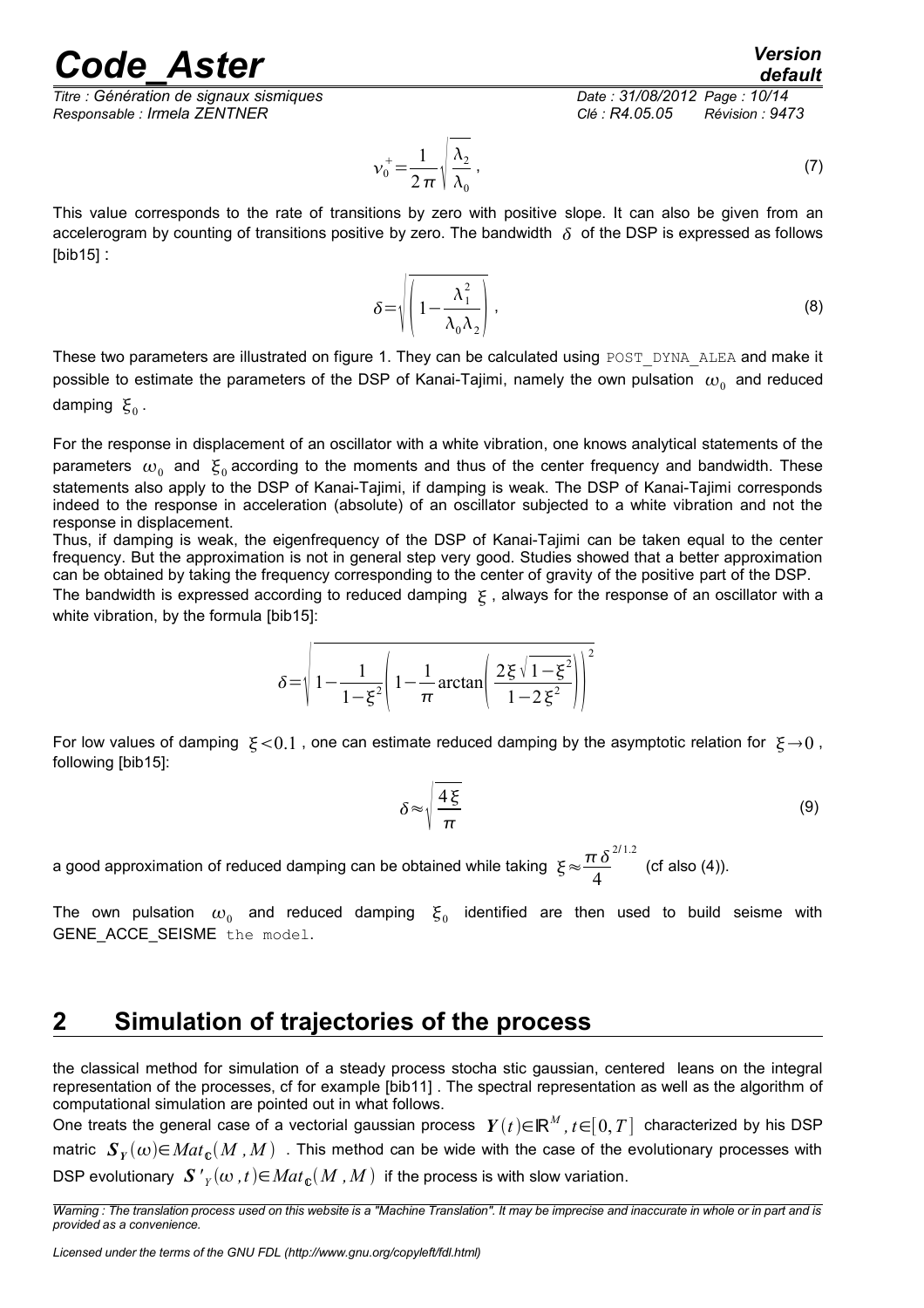*Titre : Génération de signaux sismiques Date : 31/08/2012 Page : 11/14*

#### **2.1 Discretization**

computational simulation requires the discretization of the temporal field. One uses a temporal discretization with constant  $\Delta t$  step. The cut-off frequency results directly from this value:  $\Omega_c = \pi / (\Delta t)$ . For a discretization by N time step, one notes  $t_j = j \, \Delta \, t$  ,  $j$  =0, ...  $N-1$  the points of temporal sampling. In addition, one defines the step of frequency by  $\,\Delta\,\omega\!=\!2\,\Omega_{\it c}/N\,$  and the period of the temporal signal is  $\,T\!=\!\Delta\,t\,(N\!-\!1)$  .

The spectral concentrations are defined on the interval  $F\!=\!\![-\varOmega_{\rm\scriptscriptstyle C},+\varOmega_{\rm\scriptscriptstyle C}]$  and the points of frequential discretization are selected like the mediums of the paving stones::  $\omega_j = -\Omega_c + (0.5 + j)\Delta\omega, \quad j = 0, \dots N - 1$ .

#### **2.2 Spectral representation of the steady processes**

the theorem of the spectral representation (cf [bib11]) known as that there exists a stochastic process  $d\,\bm{Z}\,(\omega) \!\!\in\!\! \mathbb{C}^M$  with orthogonal increments such as:

$$
Y(t) = \int_{\mathbb{R}^M} e^{i\omega t} dZ(\omega)
$$
 (10)

This process, called spectral process associated with *Y* , checks:

$$
E(dZ(\omega)dZ(\omega')^*) = \begin{cases} 0 & si \omega \neq \omega' \\ S_Y(\omega)d\omega & si \omega = \omega' \end{cases}
$$
 (11)

where  $E$  is the operator of the expectation and  $dZ$  is a process with orthogonal increments.

The matrix of spectral concentration  $\bm{S}_Y(\omega)$  being, by construction, a positive hermitian matrix for all  $\omega{\in}F$ , there exists a matrix  $\;\; \bm{L}(\omega) {\in} \mathbb{C}^M \;$  such as:

$$
S_Y(\omega) = L(\omega) L(\omega)^*
$$

The matrix  $\; \bm L(\omega) \;$  can be obtained by decomposition of Cholesky if the row of  $\; \bm S_Y(\omega) \;$  is maximum.  $\; \bm L(\omega)$ is then a lower triangular matrix. One can then simulate trajectories of the process by the formula

$$
Y(t) = \sqrt{\Delta \omega} \Re e \sum_{j=0}^{N-1} L(\omega_j) X_j e^{i\omega_j t}
$$
 (12)

where are  $\|X_j\|$  to them complex gaussian random vectors of which the components are independent.

The use of the IFFT makes it possible to reduce considerably the numerical cost of simulation. Indeed, one can write the statement (12) in the form

$$
\boldsymbol{Y}(t_k) = \sqrt{\Delta \omega} \, \Re \, e \left( \boldsymbol{V}_k \, \mathrm{e}^{-i \pi k (1 - 1/N)} \right) \tag{13}
$$

where  $\left| {V}_{k} \right|$  is computable by IFFT:

$$
V_{k} = \sum_{j=0}^{N-1} L(\omega_{j}) X_{j} e^{2i\pi k j N^{-1}}
$$

This algorithm can be used for the steady and nonsteady gaussian processes with separable DSP. In these cases, one has  $\ S_Y(\omega\,,t)\!\equiv\!S_Y(\omega)\,$  in the equation (1) and one can generate trajectories of the process

*Warning : The translation process used on this website is a "Machine Translation". It may be imprecise and inaccurate in whole or in part and is provided as a convenience.*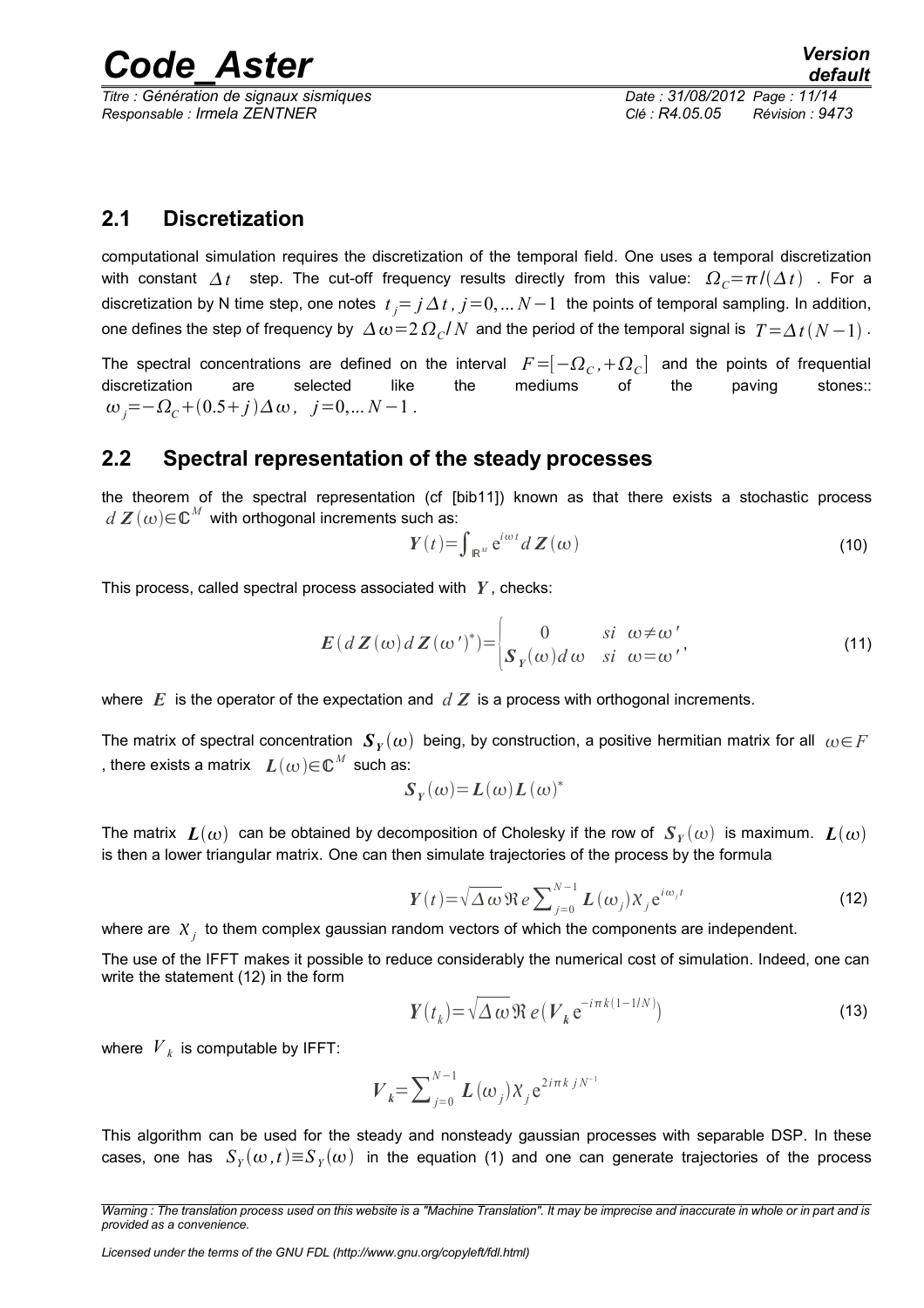*Titre : Génération de signaux sismiques Date : 31/08/2012 Page : 12/14 Responsable : Irmela ZENTNER Clé : R4.05.05 Révision : 9473*

*Y* ∈ ℝ on the interval  $[0, T]$ . One obtains the seismic signals modulated by applying the function of modulation of kind so that  $X(t)=q(t)Y(t)$ . This is carried out by the operator GENE\_ACCE\_SEISME.

#### **2.3 Spectral representation of the evolutionary processes with DSP evolutionary**

the spectral representation always applies to evolutionary processes described by their nonseparable DSP evolutionary:

$$
Y(t) = \int_{\mathbb{R}^N} e^{i\omega t} dZ(\omega, t)
$$
 (14)

under condition which the DSP evolves slowly with time [bib8, biberon6]. There then exists a stochastic process  $|d|\mathcal{\boldsymbol{Z}}(\omega, t)\!\!\in\!\!\mathbb{C}^M$  with orthogonal increments such as

$$
E(dZ(\omega, t) dZ(\omega', t)^*) = \begin{vmatrix} 0 & si & \omega \neq \omega' \\ S_Y(\omega, t) d\omega & si & \omega = \omega' \end{vmatrix}
$$

where *E* is the operator of the expectation and *d Z* is a process with orthogonal increments. One can then simulate trajectories of the process by the formula

$$
Y(t) = \sqrt{\Delta \omega} \Re e \sum_{j=0}^{N-1} L(\omega_j, t) X_j e^{i\omega_j t}
$$
 (15)

where are  $X_j$  to them complex gaussian random vectors of which the components are independent. The matrix  $L(\omega, t)$  can always be obtained by decomposition of Cholesky if the row of  $\bm{S}_Y(\omega, t)$  is maximum. On the other hand, it is not possible to call on the fast transform of Fourier as in the steady case (cf equation (13)).

One can then obtain the seismic signals modulated by applying the function of modulation of kind so that  $X(t)=q(t)Y(t)$ . This is carried out in *Code* Aster by the operator GENE ACCE SEISME.

#### **3 Uncertainties and natural variability of the signals**

the parameters of the model are:

•Average period of the strong phase  $\bar{T}_{SM}$  and the time of beginning of the average strong phase  $\bar{t}_{ini}$ (function of modulation),

• the own pulsation  $\omega_1$  and the slope  $\omega'$  of the DSP of Kanai-Tajimi (or  $\omega_0$  if a constant value is considered),

•The damping reduced  $\xi_0$  of the DSP of Kanai-Tajimi,

•the average intensity of Arias  $I_a$  (average energy contents in the seismic signal), the PGA (maximum median  $|a_m|$  ) or the standard deviation  $|\sigma_X|$ .

In order to better represent the natural variability of the seismic signals and to take account of uncertainty on the parameters of the model, one can model the latter by random variables. Each simulated seismic signal corresponds then to a particular pulling of the parameters of the model. The method of pulling of Latin Hypercube constitutes an effective method which makes it possible to sweep well the field of definition of the parameters for a reduced number of pullings.

*Warning : The translation process used on this website is a "Machine Translation". It may be imprecise and inaccurate in whole or in part and is provided as a convenience.*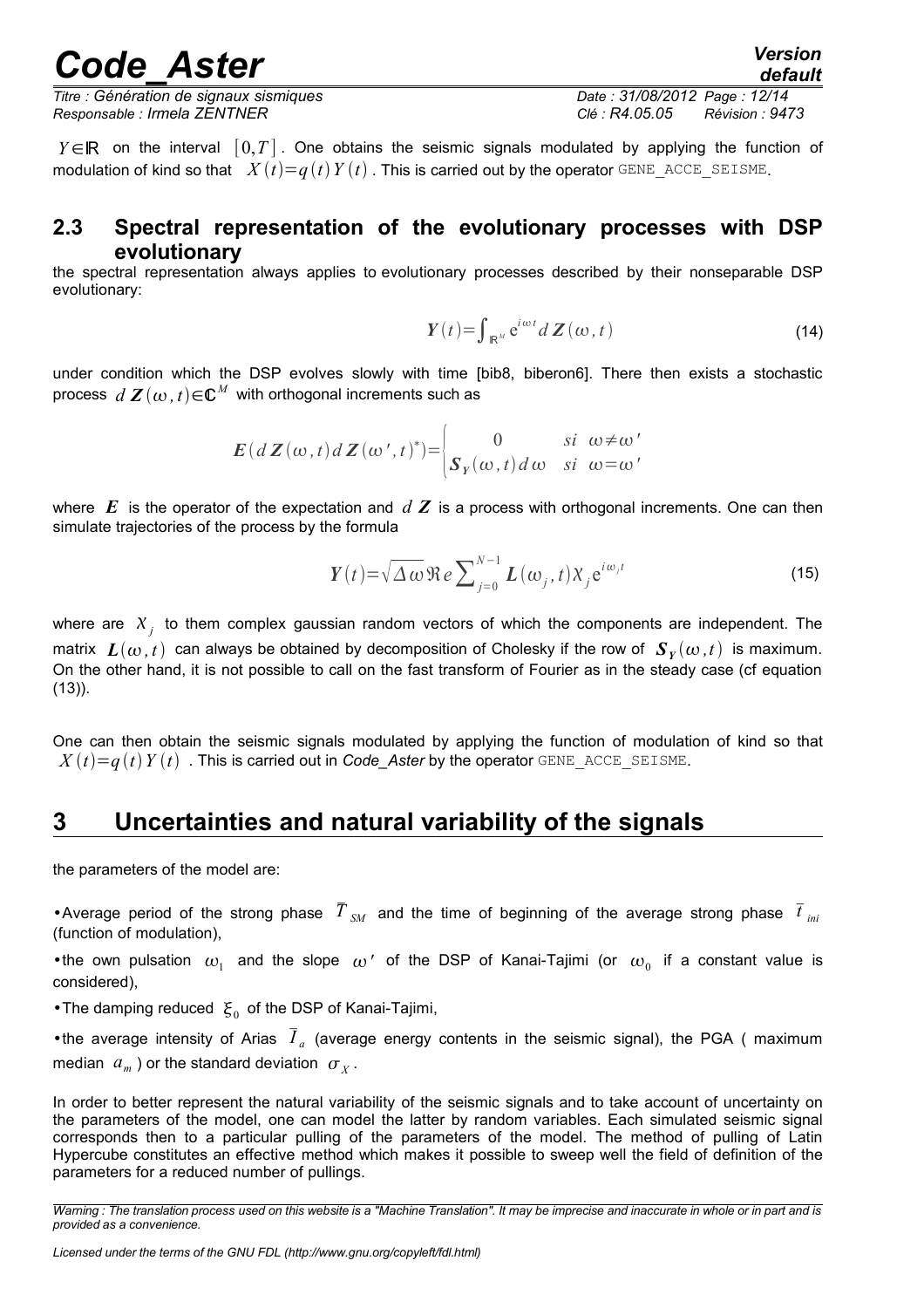*Titre : Génération de signaux sismiques Date : 31/08/2012 Page : 13/14 Responsable : Irmela ZENTNER Clé : R4.05.05 Révision : 9473*

*default*

The mean values as well as the distributions of these parameters can be estimated from natural seismic signals corresponding to the required scenario. They are, for certain, also available in the literature. One finds of it a processing very exhaustive in the reference [bib9]. Averages, minimal and maximum values and distributions of the parameters, identified from accelerograms recorded on average soil with tough and  $D > 10$ km (resulting from the base of seismes NGA [bib14]), are presented in the appendix of this document. These results are drawn from the ratio from Rezaeian & Der Kiureghian [bib9].

#### **4 Ahmadi**

- 1) references, G. Fan FG, (1990) Nonstationary Kanai-Tajimi models for El Centro 1940 and Mexico City City 1985 earthquake, Probabilistic Mechanics Engineering, 5,171-181.
- 2) Clough RW., Penzien J. (1975), Dynamics of Structures. McGraw-Hill.
- 3) Cacciola, compatible P. (2010), A stochastic approach for generating spectrum fully not stationary earthquakes, Computers and Structures 88,889-901.
- 4) Jennings, PC, Housner, G.W., Tsai, C. (1969) Simulated earthquake motions for design purpose. Proc. 4th World Earth Conference. Eng. Santiago, vol. A-1: 145-160.
- 5) Kanai, K. (1957). Semi-empirical for the seismic characteristics of the ground motion formulated. Bulletin of the Earthquake Research Institute, University of Tokyo 35:2, pp. 308-325.
- 6) Poirion, F. and Soize, C. (1989). Computational simulation of the gaussian fields stochastic homogeneous and nonhomogeneous. The Aerospace Search, pp. 41-61.
- 7) Preumont A. (1980), A method for generation of artificial accelerograms. Nuclear Eng. Design, 59,357-368.
- 8) Priestley, M.B. (1964) Evolutionary will spectra and nonstationary processes. J. Royal Statistical Society 27(2), 204-237.
- 9) Rezaeian S, Der Kiureghian A. (2010), Stochastic modeling and simulation ground motions for performance-based earthquake engineering, PEER carryforward 2010/02.
- 10) Rezaeian S, Der Kiureghian A. (2010), Simulation of synthetic ground motions for specified earthquake and site characteristics, Earthquake Engineering and Structural Dynamics 39, 1155-1180.
- 11) Soize, C. (1993), mathematical Methods in analysis of the signal. Masson, Paris.
- 12) Stewart and al. (2008), Special Exit of the NGA Project Relations, Earthquake Spectra 24:1.
- 13) Tajimi, H. (1960). A statistical method of determining the maximum response of has building structure during year earthquake. 2nd WCEE, Tokyo 2, pp. 781-798.
- 14) US NGA strong-motion database ( [http://peer.berkeley.edu/nga/\)](http://peer.berkeley.edu/nga/)
- 15) Vanmarcke E.H. (1972), Properties of spectral moments with applications to random vibration. J Engrg. Mech. Div. ASCE 98,425-446.
- 16) Vanmarcke, E.H., Gasparini, D.A. (1977) Simulated earthquake ground motions. Proc. 4th Int. Conf. one Smirt, K1/9, San Francisco.
- 17) Zentner I., Poirion F. (2012), Enrichment of seismic ground motion databases using Karhunen-Loève expansion. Earthquake Engineering and Structural Dynamics DOI: 10.1002/ eqe.2166.

*Documentation of Code\_Aster:*

[R4.05.02]: Stochastic approach for the seismic analysis.

*Warning : The translation process used on this website is a "Machine Translation". It may be imprecise and inaccurate in whole or in part and is provided as a convenience.*